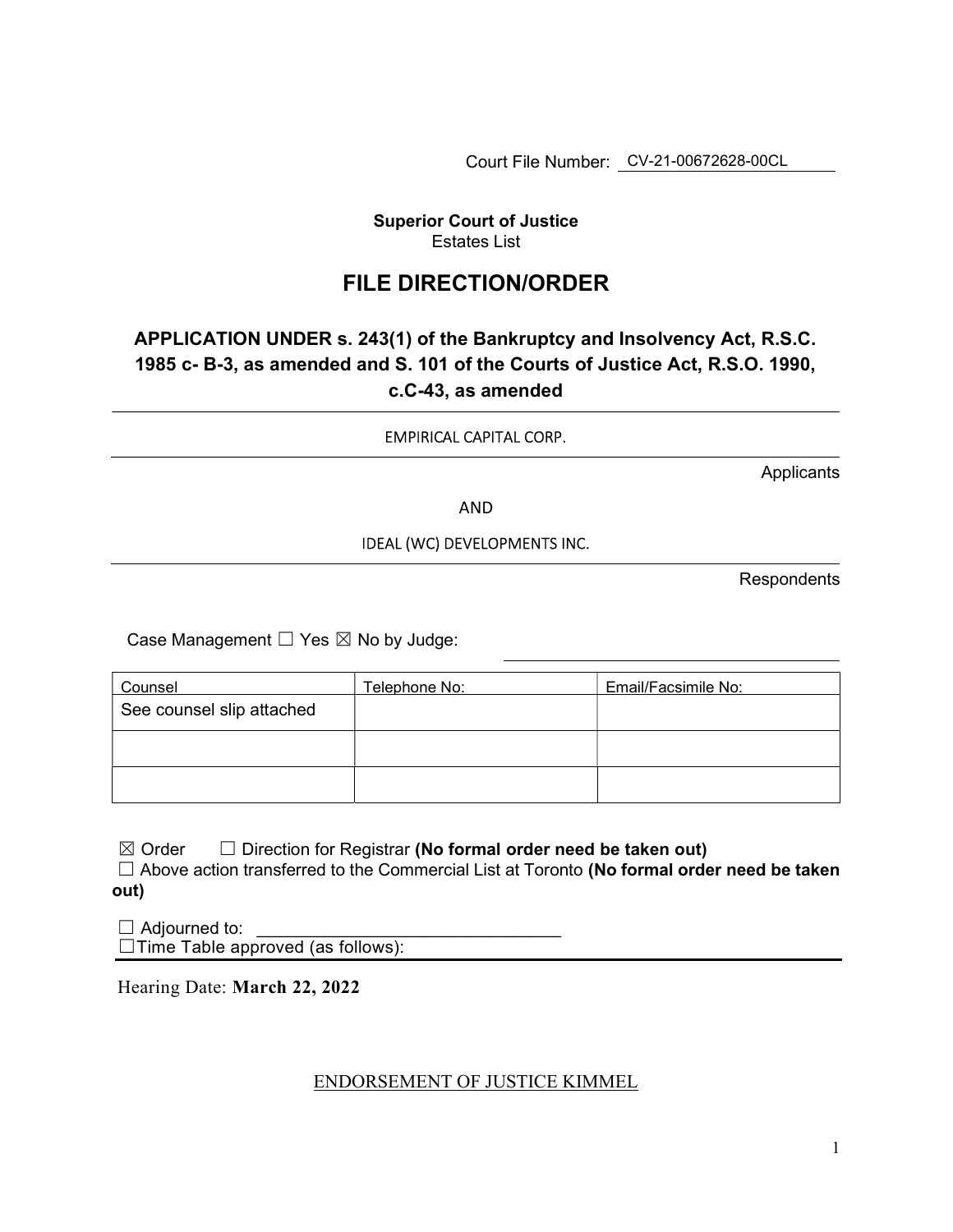[1] The applicant is the first mortgagee. RSM Canada Limited ("RSM"), in its capacity as the receiver (the "Receiver") appointed by this Court pursuant to the Order made January 11, 2022 (the "Appointment Order"), without security, of the property municipally known as  $6532 \& 6544$ Winston Churchill Boulevard, Mississauga, Ontario (the "Property") owned by Ideal (WC) Developments Inc. (the "Debtor"), seeks an order approving the First Report of the Receiver dated March 1, 2022 (the "First Report") and the conduct and activities of the Receiver described therein, and approving the fees of the Receiver and its counsel.

[2] Specific relief is also sought regarding the retention of Avison Young Commercial Real Estate Services, LP ("Avison Young") as the listing agent for the Property and for the court's approval of a process for the listing and marketing of the Property for sale set forth in the First Report (the "Marketing Process").

[3] Some of the stakeholders are home buyers (the "Home Buyers") who entered into agreements to purchase homes to be built on the Property by the respondent debtor. There were initial concerns raised by some of the Home Buyers and/or their counsel regarding the relief sought on this motion. They wish to preserve their claims (including with respect to the return of deposits paid or purchase monies advanced) as against the respondent debtor and its principals and/or as against any sale proceeds from the sale of the Property. The Receiver has advised that the treatment of any sale proceeds will be subject to the court's future determination of priorities and the court's approval of any proposed distributions.

[4] The Receiver confirmed that it had not intended by this motion to interfere with or prejudice any claims made or to be made by the Home Buyers and has agreed to a slight modification to the proposed order (in paragraph 6) to placate these concerns, although the Receiver did not consider the originally proposed language to have prejudiced these claims. On this basis, there were no objections raised to the proposed order sought by the Receiver at the return of this motion.

[5] While recognizing that it is in the interests of all stakeholders for the Property to be marketed and sold, the Home Buyers do have concerns about future distributions and the validity and enforceability of the second and third mortgages (that the Receiver has assured them they will have the opportunity to address on a future motion) and also have concerns about the manner in which the respondent debtor has handled their deposit monies. The latter concern may be beyond the current scope of this receivership. The court has encouraged the Home Buyers and their counsel to confer amongst themselves, and with counsel for the Receiver, if they are considering options for expanding the scope of investigation into the handling of their deposits or other issues involving their dealings and transactions with the respondent debtor.

[6] The respondent debtor does not oppose the relief sought by the Receiver on this motion. The debtor maintains that it has responded to appropriate requests of the Receiver to date regarding the deposits, which response has been to confirm that none of the Home Buyer's deposits are currently held. The respondent debtor's position is that the more recent requests regarding the disposition and use of the deposits prior to the appointment of the Receiver go beyond the scope of the current Appointment Order. That too is an issue for another day.